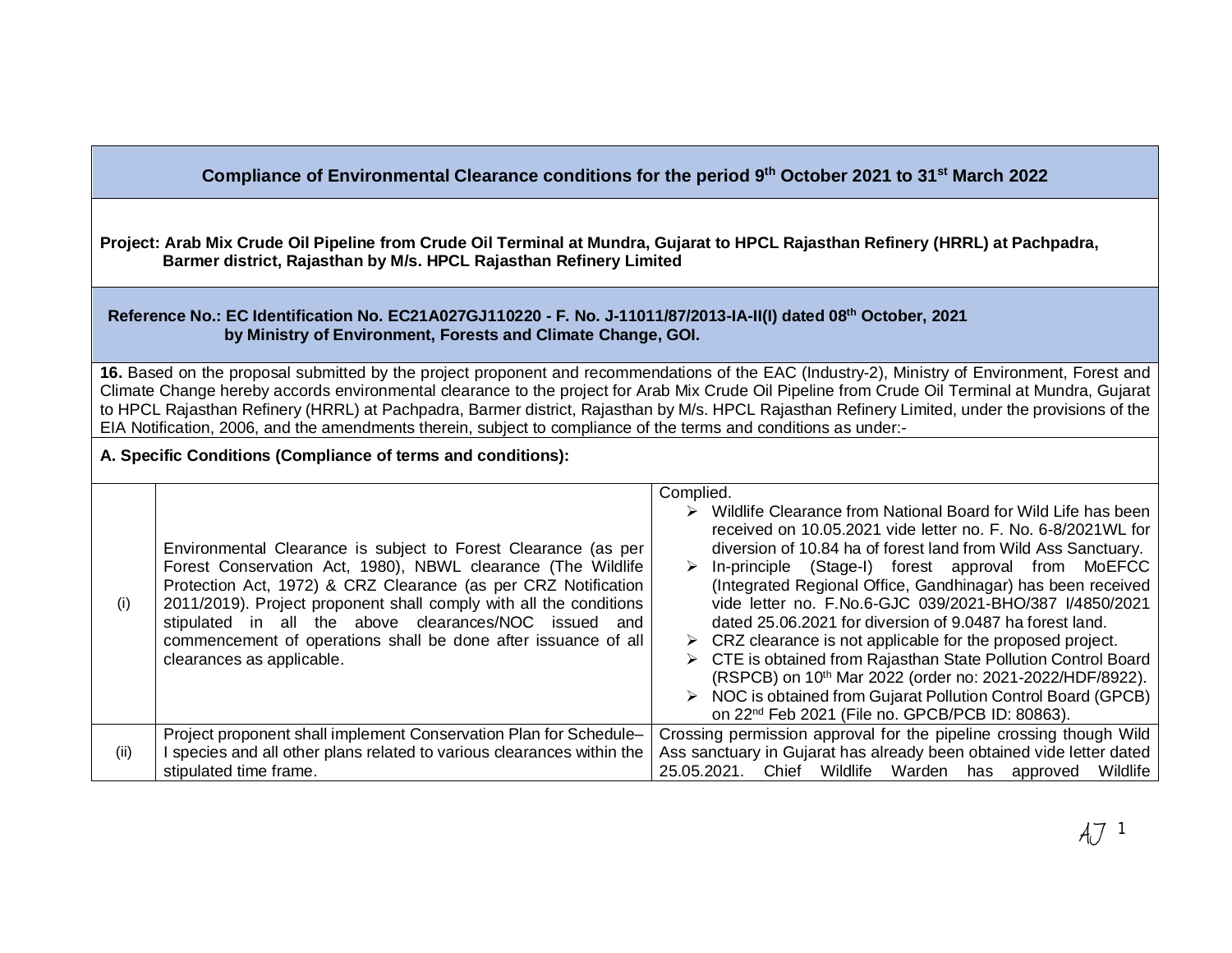|                   |                                                                                                                                                                                                                                                                                     | Conservation Plan vide letter ref WLP /32/C/667-669/2021-2022<br>dated 20.12.2021.                                                                                        |
|-------------------|-------------------------------------------------------------------------------------------------------------------------------------------------------------------------------------------------------------------------------------------------------------------------------------|---------------------------------------------------------------------------------------------------------------------------------------------------------------------------|
| (iii)             | The project authority shall ensure restoration of the Right of Way to<br>preconstruction level as soon as construction activity completed. To<br>ensure prevention of soil erosion, backfilled areas should be properly<br>compacted.                                               | Noted & Shall be complied with.                                                                                                                                           |
| (iv)              | Fresh water requirement for proposed project will be 7 KLD. Water<br>demand will be met from bore well/local source for IP and SV<br>stations. Prior permission shall be obtained from the concerned<br>regulatory authority/CGWA in this regard, and renewed from time to<br>time. | Water demand in operation phase will be met from bore well/local<br>sources. Permission shall be taken from the concerned regulatory<br>authority during operation phase. |
| (v)               | SCADA system shall be installed with dedicated optical fiber based<br>telecommunication link for safe operation of pipeline and leak<br>detection system.                                                                                                                           | Noted & Shall be complied with.                                                                                                                                           |
| (vi)              | Intelligent pigging facilities shall be provided for the entire pipeline<br>system for internal corrosion monitoring. Coating and impressed<br>current cathodic protection system shall be provided to prevent<br>external corrosion.                                               | Noted & Shall be complied with.                                                                                                                                           |
| (vii)             | All the recommendations mentioned in the risk assessment report<br>shall be implemented and Emergency response plan shall be based<br>on guideline prepared by OISD.                                                                                                                | Noted & Shall be complied with.                                                                                                                                           |
| (viii)            | Requisite Onsite and Offsite Disaster Management Plans shall be<br>prepared and implemented.                                                                                                                                                                                        | Onsite and Offsite Disaster Management Plan for the Crude oil<br>pipeline will be prepared during operation phase.                                                        |
| (ix)              | The company shall obtain all requisite clearances for fire safety and<br>shall comply with the stipulation made by the respective authorities.                                                                                                                                      | Noted & Shall be complied with.                                                                                                                                           |
| (x)               | The construction of pipelines through the water bodies shall be<br>avoided during the rainy season/ breading seasons of aquatic<br>animals.                                                                                                                                         | Noted & Shall be complied with.                                                                                                                                           |
| (x <sub>i</sub> ) | The riverbed, embankments and dykes shall be restored adequately<br>after installation of crossings.                                                                                                                                                                                | Noted & Shall be complied with.                                                                                                                                           |
| (xii)             | For the DG sets, emission limits and the stack height shall be in<br>conformity with the extant regulations and the CPCB guidelines.<br>Acoustic enclosure shall be provided to DG set for controlling the<br>noise pollution.                                                      | Noted.<br>Shall be complied with, as applicable during the Construction and<br>operation phase of the project.                                                            |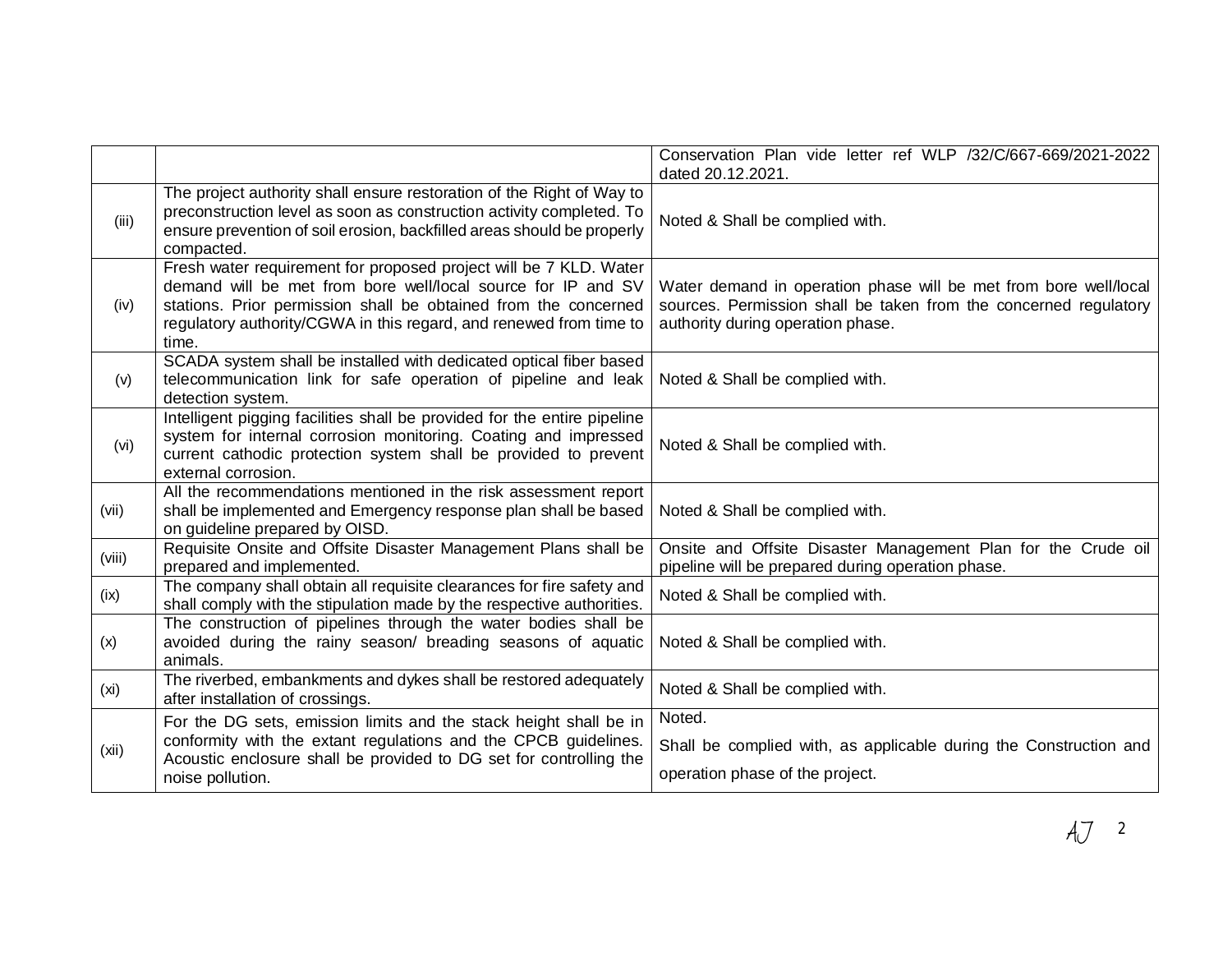| (xiii)  | Annual safety audit shall be carried out for the initial three years by<br>an independent agency (OISD/PNGRB/DGMS etc.) and report<br>submitted to this Ministry for ensuring the strict compliance of safety<br>regulations on operation and maintenance.                                                                                                                                                             | Noted & Shall be complied with.                                                                                    |
|---------|------------------------------------------------------------------------------------------------------------------------------------------------------------------------------------------------------------------------------------------------------------------------------------------------------------------------------------------------------------------------------------------------------------------------|--------------------------------------------------------------------------------------------------------------------|
| (xiv)   | The construction of pipeline particularly at the river and stream<br>crossing shall be done during dry seasons to avoid disturbance of<br>breeding seasons and soil erosion. The riverbed, embankments and<br>/ dykes shall be restored adequately after installation of crossings.                                                                                                                                    | Noted and will be implemented.                                                                                     |
| (xv)    | Pipeline wall thickness and minimum depth of burial at river<br>crossings and casings at rails, major road crossings shall be in<br>conformity with ANSI/ASME requirements.                                                                                                                                                                                                                                            | Noted & Shall be complied with.                                                                                    |
| (xvi)   | The PP shall follow horizontal drilling technique for laying of pipeline<br>while passing through major rivers.                                                                                                                                                                                                                                                                                                        | Shall be complied with.                                                                                            |
| (xvii)  | The project authorities shall install SCADA/GPS system with<br>dedicated optical fiber based telecommunication link for safe<br>operation of pipeline and Leak Detection System. Additional<br>sectionalizing valves in the residential areas and sensitive location<br>shall be provided to prevent the leaking of gas going to the<br>atmosphere in the event of pipeline failure.                                   | Shall be complied with.                                                                                            |
| (xviii) | The project authorities shall patrol and inspect the pipeline regularly<br>for detection of faults as per OISD/ PNGRB guidelines and<br>continuous monitoring of pipeline operation by adopting non-<br>destructive method(s) of testing as envisaged in the EMP. Pearson<br>survey and continuous potential survey shall be carried out at regular<br>intervals to ensure the adequacy of cathodic protection system. | Noted & Shall be complied with.                                                                                    |
| (xix)   | Necessary approvals from Chief Controller of Explosives must be<br>obtained before commissioning of the project. Requisite On-site and<br>Off-site Disaster Management Plans shall be prepared and<br>implemented.                                                                                                                                                                                                     | Noted & Shall be complied with during the operation phase of the project.                                          |
| (xx)    | As per the Ministry's OM dated 30.09.2020 superseding the OM<br>dated 01.05.2018 regarding the Corporate Environmental<br>Responsibility, and as per the action plan proposed by the project<br>proponent to address the socioeconomic and environmental issues<br>in the study area, the project proponent, as committed, shall provide<br>education funds in technical training centers/ support in nearby           | Action plan under CER activities shall be submitted to RO-MoEFCC<br>after discussion with District Administration. |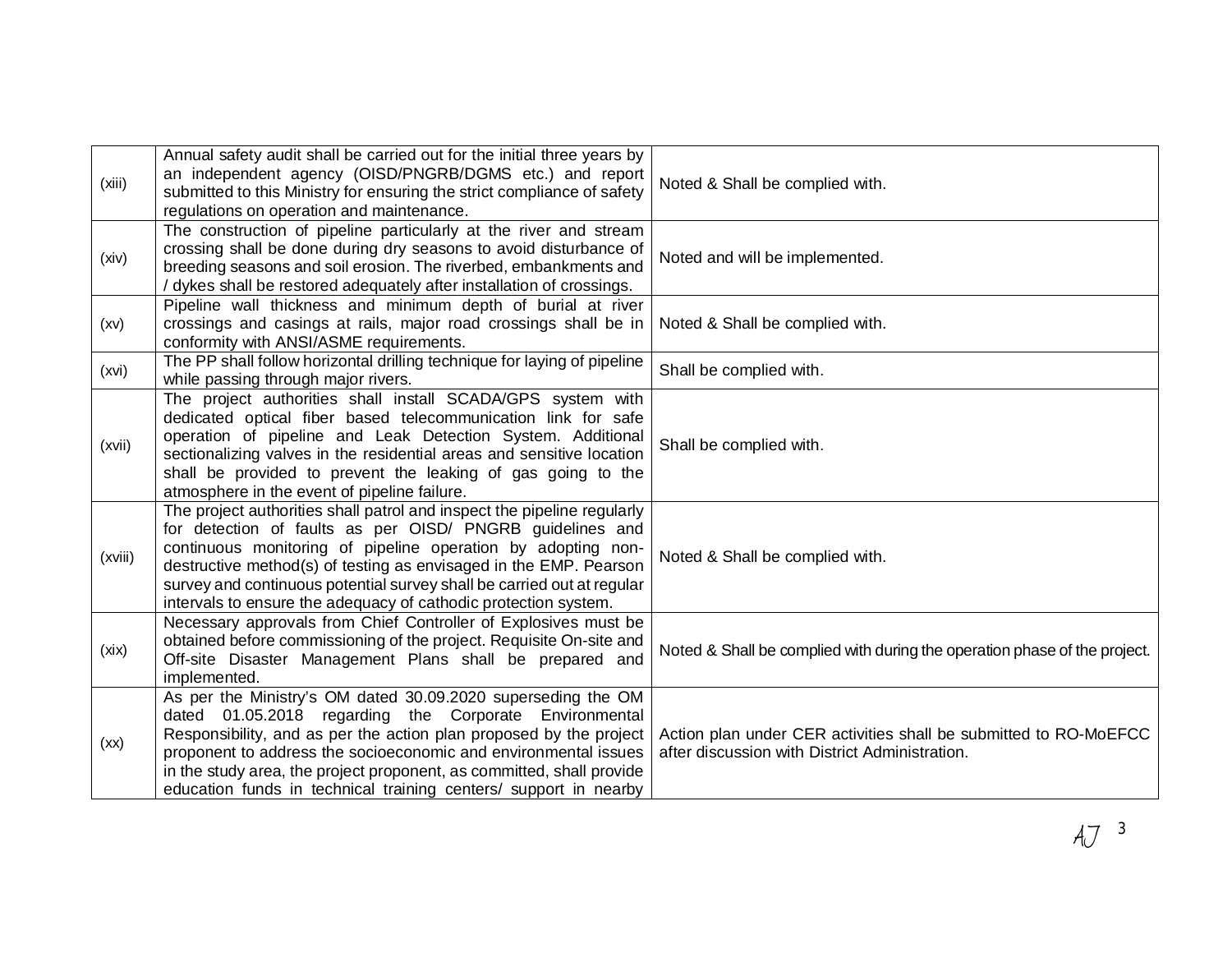|        | village's schools, support in health care facilities, drinking water<br>supply and funds for miscellaneous activities like solar street lights,<br>battery, solar panel etc., in the nearby villages. The action plan shall<br>to be completed within time as proposed.                                                                                                                                                                                                                                                                                                                       |                                   |
|--------|-----------------------------------------------------------------------------------------------------------------------------------------------------------------------------------------------------------------------------------------------------------------------------------------------------------------------------------------------------------------------------------------------------------------------------------------------------------------------------------------------------------------------------------------------------------------------------------------------|-----------------------------------|
| (xxi)  | The acoustic chambers/barriers should be provided for individual<br>units wherever feasible in the compressor stations.                                                                                                                                                                                                                                                                                                                                                                                                                                                                       | Noted & Shall be complied with.   |
| (xxii) | The workers camp should have arrangement for safe drinking water,<br>hygienic kitchen and sanitation facilities.                                                                                                                                                                                                                                                                                                                                                                                                                                                                              | Noted & Shall be complied with.   |
| В.     | <b>Compliance of other general conditions</b>                                                                                                                                                                                                                                                                                                                                                                                                                                                                                                                                                 |                                   |
| (i)    | No further expansion or modifications in the plant, other than<br>mentioned in the EIA Notification, 2006 and its amendments, shall<br>be carried out without prior approval of the Ministry of Environment,<br>Forest and Climate Change/SEIAA, as applicable. In case of<br>deviations or alterations in the project proposal from those submitted<br>to this Ministry for clearance, a fresh reference shall be made to the<br>Ministry/SEIAA, as applicable, to assess the adequacy of conditions<br>imposed and to add additional environmental protection measures<br>required, if any. | Noted.                            |
| (ii)   | The energy source for lighting purpose shall be preferably LED<br>based, or advanced having preference in energy conservation and<br>environment betterment.                                                                                                                                                                                                                                                                                                                                                                                                                                  | Noted and shall be complied with. |
| (iii)  | The overall noise levels in and around the plant area shall be kept<br>well within the standards by providing noise control measures<br>including acoustic hoods, silencers, enclosures etc. on all sources of<br>noise generation. The ambient noise levels shall conform to the<br>standards prescribed under the Environment (Protection) Act, 1986<br>Rules, 1989 viz. 75 dBA (day time) and 70 dBA (night time).                                                                                                                                                                         | Noted.                            |
| (iv)   | The company shall undertake all relevant measures for improving<br>the socioeconomic conditions of the surrounding area. CER<br>activities shall be undertaken by involving local villages and<br>administration and shall be implemented. The company shall<br>undertake eco-developmental measures including community<br>welfare measures in the project area for the overall improvement of<br>the environment.                                                                                                                                                                           | Noted & Shall be complied with.   |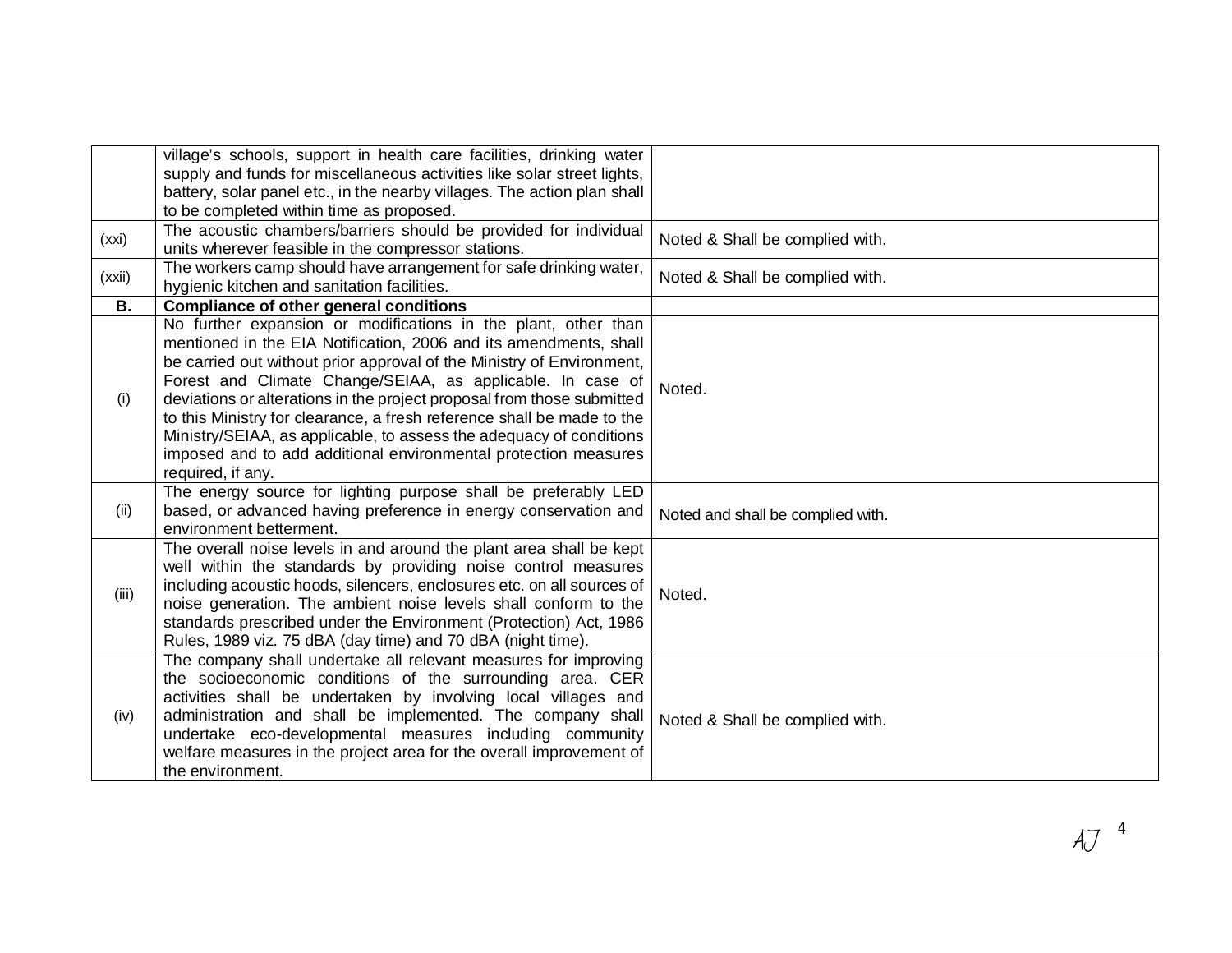| (v)    | The company shall earmark sufficient funds towards capital cost and<br>recurring cost per annum to implement the conditions stipulated by<br>the Ministry of Environment, Forest and Climate Change as well as<br>the State Government along with the implementation schedule for all<br>the conditions stipulated herein. The funds so earmarked for<br>environment management/pollution control measures shall not be<br>diverted for any other purpose.                                                                                                                                                                                                | Funds allocated for capital and recurring cost towards environment<br>management/environment pollution control measures will be spent as<br>mentioned in EIA report. |
|--------|-----------------------------------------------------------------------------------------------------------------------------------------------------------------------------------------------------------------------------------------------------------------------------------------------------------------------------------------------------------------------------------------------------------------------------------------------------------------------------------------------------------------------------------------------------------------------------------------------------------------------------------------------------------|----------------------------------------------------------------------------------------------------------------------------------------------------------------------|
| (vi)   | A copy of the clearance letter shall be sent by the project proponent<br>to concerned Panchayat, Zilla Parishad/Municipal Corporation,<br>Urban local Body and the local NGO, if any, from whom suggestions/<br>representations, if any, were received while processing the proposal.                                                                                                                                                                                                                                                                                                                                                                     | A copy of the Clearance letter was submitted to the concerned<br>Authorities in November, 2021.                                                                      |
| (vii)  | The project proponent shall also submit six monthly reports on the<br>status of compliance of the stipulated Environmental Clearance<br>conditions including results of monitored data (both in hard copies<br>as well as by e-mail) to the respective Regional Office of MoEF&CC,<br>the respective Zonal Office of CPCB and SPCB. A copy of<br>Environmental Clearance and six monthly compliance status report<br>shall be posted on the website of the company.                                                                                                                                                                                       | Noted & Shall be complied with.                                                                                                                                      |
| (viii) | The environmental statement for each financial year ending 31st<br>March in Form-V as is mandated shall be submitted to the concerned<br>State Pollution Control Board as prescribed under the Environment<br>(Protection) Rules, 1986, as amended subsequently, shall also be<br>put on the website of the company along with the status of<br>compliance of environmental clearance conditions and shall also be<br>sent to the respective Regional Offices of MoEF&CC by email.                                                                                                                                                                        | Noted & Shall be complied with.                                                                                                                                      |
| (ix)   | The project proponent shall inform the public that the project has<br>been accorded environmental clearance by the Ministry and copies<br>of the clearance letter are available with the SPCB/Committee and<br>may also be seen at Website of the Ministry and at<br>https://parivesh.nic.in/. This shall be advertised within seven days<br>from the date of issue of the clearance letter, at least in two local<br>newspapers that are widely circulated in the region of which one<br>shall be in the vernacular language of the locality concerned and a<br>copy of the same shall be forwarded to the concerned Regional<br>Office of the Ministry. | Complied. Environmental Clearance has been advertised on October<br>29, 2021 in Times of India (English) and Rajasthan Patrika (Hindi)<br>Newspapers.                |